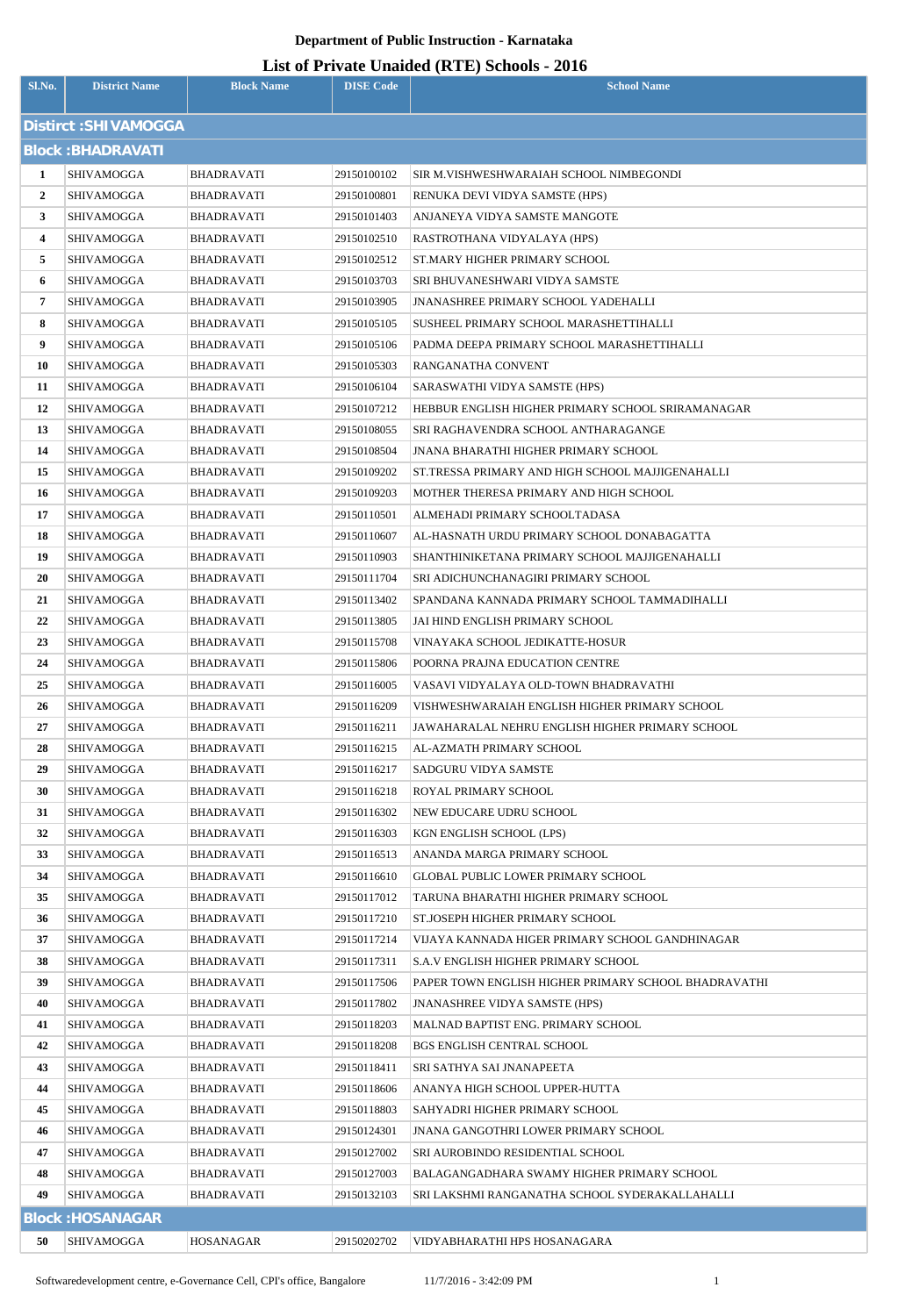## **List of Private Unaided (RTE) Schools - 2016**

| Sl.No.     | <b>District Name</b>     | <b>Block Name</b> | <b>DISE Code</b>           | <b>School Name</b>                                                    |
|------------|--------------------------|-------------------|----------------------------|-----------------------------------------------------------------------|
| 51         | SHIVAMOGGA               | HOSANAGAR         | 29150202903                | SAHYADRI HIGHER PRIMARY SCHOOL MAVINAKOPPA                            |
| 52         | SHIVAMOGGA               | HOSANAGAR         | 29150205203                | SGK VIDYALAYA MARUTIPURA                                              |
| 53         | SHIVAMOGGA               | HOSANAGAR         | 29150205205                | RAMAKRISHNA VIDYA SHALE M.PURA                                        |
| 54         | SHIVAMOGGA               | HOSANAGAR         | 29150207003                | VYASA MAHARSHI SCHOOL BATTEMALLAPPA                                   |
| 55         | SHIVAMOGGA               | HOSANAGAR         | 29150215602                | KUMADWATHI HIGHER PRIMARY SCHOOL                                      |
| 56         | SHIVAMOGGA               | HOSANAGAR         | 29150217004                | PRAJNA BHARATHI PRIMARY AND HIGH SCHOOL                               |
| 57         | SHIVAMOGGA               | HOSANAGAR         | 29150219607                | VARAHI PRIMARY SCHOOL YADUR                                           |
| 58         | SHIVAMOGGA               | HOSANAGAR         | 29150221402                | KPC ENGLISH HIGHER PRIMARY SCHOOL MASTIKATTE                          |
| 59         | SHIVAMOGGA               | HOSANAGAR         | 29150223402                | KUVEMPU VIDYASHALE HIGER PRIMARY AND HIGH SCHOOL                      |
| 60         | SHIVAMOGGA               | HOSANAGAR         | 29150224209                | SHARADA HIGHER PRIMARY SCHOOL RIPPONPETE                              |
| 61         | SHIVAMOGGA               | HOSANAGAR         | 29150224502                | SRI RAMAKRISHNA SCHOOL HEDDARIPURA                                    |
| 62         | SHIVAMOGGA               | HOSANAGAR         | 29150224603                | AMRUTHA VIDYALAYA NAGAR                                               |
| 63         | SHIVAMOGGA               | HOSANAGAR         | 29150225302                | SRI RAMAKRISHNA ENGLISH HIGH SCHOOL HOSANAGAR                         |
|            | <b>Block: SAGAR</b>      |                   |                            |                                                                       |
| 64         | SHIVAMOGGA               | SAGAR             | 29150302905                | PRAKRUTHI VIDYA SAMSTE                                                |
| 65         | SHIVAMOGGA               | SAGAR             | 29150303003                | ROYAL PRIMARY SCHOOL MARUTHI NAGAR                                    |
| 66         | SHIVAMOGGA               | SAGAR             | 29150304906                | R.K.PUBLIC SCHOOL (PRIMARY AND HIGH SCHOOL)                           |
| 67         | SHIVAMOGGA               | SAGAR             | 29150305904                | BALABHARATHI HIGHER PRIMARY SCHOOL BANADAGADDE                        |
| 68         | SHIVAMOGGA               | SAGAR             | 29150306903                | K.T JNANA VIKASA KENDRA YALAKUNDLI                                    |
| 69         | SHIVAMOGGA               | SAGAR             | 29150307801                | SRI RAMA HIGHER PRIMARY SCHOOL KERODI                                 |
| 70         | SHIVAMOGGA               | SAGAR             | 29150308201                | SHANTHINIKETANA PRIMARY SCHOOL HAREKOPPA                              |
| 71         | SHIVAMOGGA               | SAGAR             | 29150308803                | SIGANDURESHARI HIGHER PRIMARY SCHOOL ULLUR                            |
| 72         | SHIVAMOGGA               | SAGAR             | 29150308804                | SIGANDURESHARI HIGH SCHOOL ULLUR                                      |
| 73         | SHIVAMOGGA               | SAGAR             | 29150313604                | LITTLE FLOWER PRIMARY SCHOOL TYAGARTHI                                |
| 74         | SHIVAMOGGA               | SAGAR             | 29150315404                | VIDYA BHARATHI HIGHER PRIMARY SCHOOL GOWTHAMPURA                      |
| 75         | SHIVAMOGGA               | SAGAR             | 29150316309                | PRARTHANA HIGHER PRIMARY SCHOOL                                       |
| 76         | SHIVAMOGGA               | SAGAR             | 29150319201                | KODACHADRI HIGHER PRIMARY SCHOOL GINIVALA                             |
| 77         | SHIVAMOGGA               | SAGAR             | 29150319502                | PLATO PLONAAR HIGHER PRIMARY SCHOOL                                   |
| 78         | SHIVAMOGGA               | SAGAR             | 29150322304                | JNANA BHARATHI VIDYASHALE                                             |
| 79         | SHIVAMOGGA               | SAGAR             | 29150322306                | D.D.M PRIMARY SCHOOL TUMARI                                           |
| 80<br>81   | SHIVAMOGGA               | SAGAR<br>SAGAR    | 29150327201                | S.M.E.HIGHER PRIMARY SCHOOL SAGAR                                     |
| 82         | SHIVAMOGGA<br>SHIVAMOGGA | SAGAR             | 29150327203<br>29150327506 | MGM PRIMARY SCHOOL GANGHINAGAR<br>ACADEMY HIGHER PRIMARY SCHOOL SAGAR |
| 83         | SHIVAMOGGA               | SAGAR             | 29150327507                | JANATHA BALAVIKSA SCHOOL SAGAR                                        |
| 84         | SHIVAMOGGA               | SAGAR             | 29150327601                | PRAJNA BHARATHI VIDYAMANDIRA (HPS)                                    |
| 85         | SHIVAMOGGA               | SAGAR             | 29150327702                | PRAGATHI HIGHER PRIMARY SCHOOL SAGAR                                  |
| 86         | SHIVAMOGGA               | SAGAR             | 29150327705                | RAMAKRISHNA HPEMS SAGAR                                               |
| 87         | SHIVAMOGGA               | SAGAR             | 29150327901                | JNANA BHARATHI HIGHER PRIMARY SCHOOL SAGAR                            |
| 88         | SHIVAMOGGA               | SAGAR             | 29150328806                | ROTARY HIGHER PRIMARY SCHOOL SAGAR                                    |
| 89         | SHIVAMOGGA               | SAGAR             | 29150328811                | VIDYARANYA SCHOOL SAGAR                                               |
| 90         | SHIVAMOGGA               | SAGAR             | 29150328902                | RAINBOW HIGER PRIMARY SCHOOL S.N NAGAR                                |
| 91         | SHIVAMOGGA               | SAGAR             | 29150328903                | JET PRIMARY SCHOOL S.N NAGAR                                          |
| 92         | SHIVAMOGGA               | SAGAR             | 29150329703                | SHIVASHREE PRIMARY SCHOOL SAGAR                                       |
| 93         | SHIVAMOGGA               | SAGAR             | 29150329704                | ARMY ACADEMY OF SCHOOL SAGAR                                          |
| 94         | SHIVAMOGGA               | SAGAR             | 29150330601                | RENUKAMBA PRIMARY SCHOOL SAGAR                                        |
| 95         | SHIVAMOGGA               | SAGAR             | 29150330602                | KELADI RAJAGURU HIGHER PRIMARY SCHOOL SAGAR                           |
| 96         | SHIVAMOGGA               | SAGAR             | 29150331201                | HONGIRANA RES.SCHOOL AMATEKOPPA                                       |
| 97         | SHIVAMOGGA               | SAGAR             | 29150331302                | S.V.E HIGHER PRIMARY ENGLISH MED. SCHOOL KARGAL                       |
| 98         | SHIVAMOGGA               | SAGAR             | 29150331303                | S.V.P HIGHER PRIMARY SCHOOL JOG-FALLS (UNAIDED)                       |
| 99         | SHIVAMOGGA               | SAGAR             | 29150334301                | RABIA URDU HIGHER PRIMARY SCHOOL ANALEKOPPA                           |
|            | <b>Block: SHIKARIPUR</b> |                   |                            |                                                                       |
| <b>100</b> | <b>SHIVAMOGGA</b>        | <b>SHIKARIPUR</b> | 29150403003                | <b>SCDKHPS TOGARSI</b>                                                |
| 101        | <b>SHIVAMOGGA</b>        | <b>SHIKARIPUR</b> | 29150404101                | VEERABHADRESHWARA PRIMARY SCHOOL TALAGUNDA                            |
| 102        | SHIVAMOGGA               | <b>SHIKARIPUR</b> | 29150404703                | SHANTHINIKETANA HIGHER PRIMARY SCHOOL TADASANAHALLI                   |

Softwaredevelopment centre, e-Governance Cell, CPI's office, Bangalore 11/7/2016 - 3:42:09 PM 2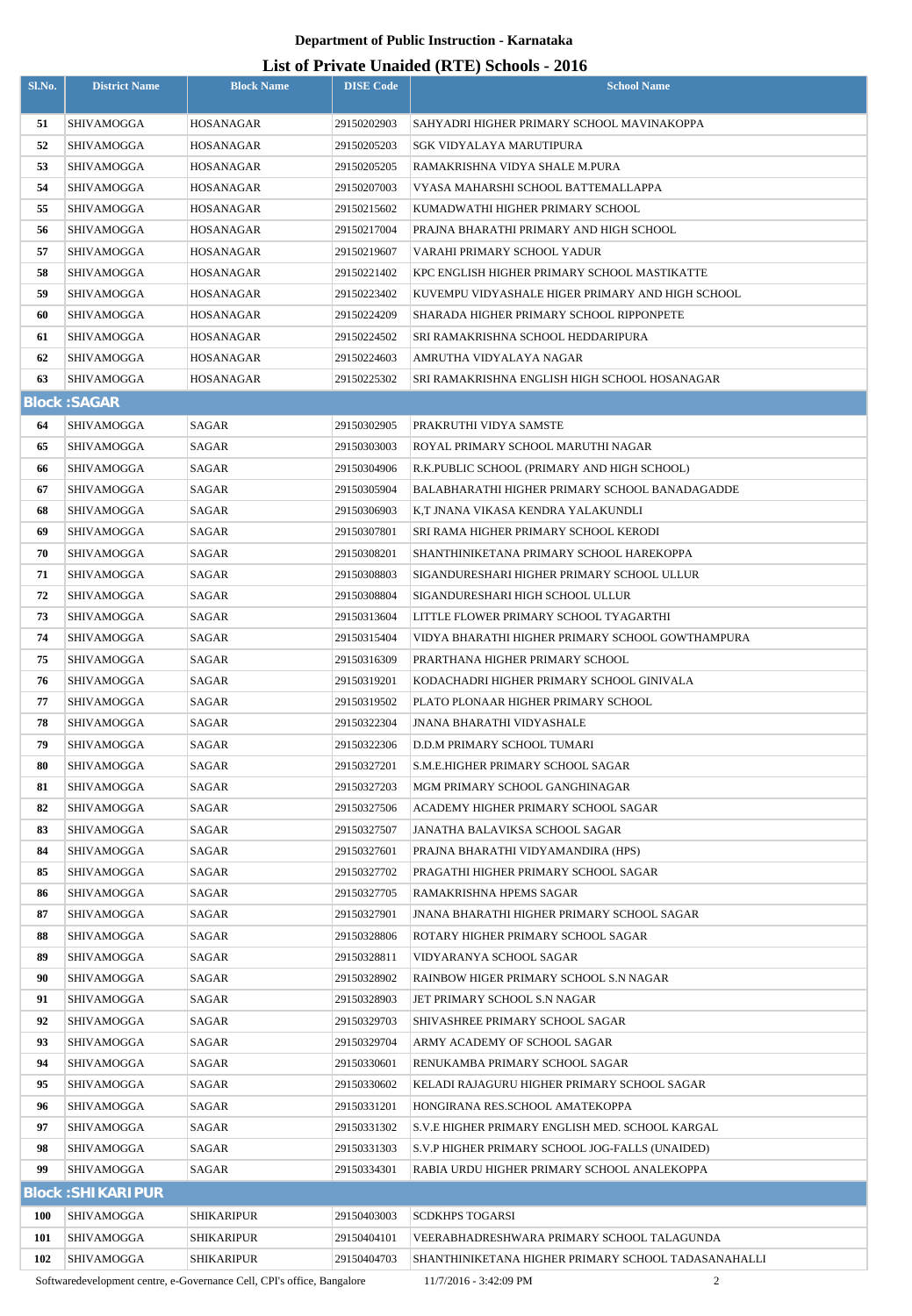# **List of Private Unaided (RTE) Schools - 2016**

|            |                       |                   |                  | LIST OF FITVALE UNAIGER (INTE) SCHOOLS - 2010             |
|------------|-----------------------|-------------------|------------------|-----------------------------------------------------------|
| Sl.No.     | <b>District Name</b>  | <b>Block Name</b> | <b>DISE Code</b> | <b>School Name</b>                                        |
| 103        | SHIVAMOGGA            | <b>SHIKARIPUR</b> | 29150406205      | IORA HIGHER PRIMARY SCHOOL CHIKKAJAMBUR                   |
| 104        | <b>SHIVAMOGGA</b>     | <b>SHIKARIPUR</b> | 29150409402      | AKSHARA RES.SCHOOL KALENAHALLI                            |
| 105        | <b>SHIVAMOGGA</b>     | <b>SHIKARIPUR</b> | 29150414452      | SHANTHINIKETANA HIGHER PRIMARY SCHOOL HOSUR               |
| 106        | <b>SHIVAMOGGA</b>     | <b>SHIKARIPUR</b> | 29150414609      | MANJUNATHA HIGHER PRIMARY SCHOOL SALUR                    |
| 107        | <b>SHIVAMOGGA</b>     | <b>SHIKARIPUR</b> | 29150414703      | KANNADAMBE HIGHER PRIMARY SCHOOL                          |
| 108        | SHIVAMOGGA            | <b>SHIKARIPUR</b> | 29150414903      | VINAYAKA HIGHER PRIMARY SCHOOL CHIKKAJOGIHALLI            |
| 109        | SHIVAMOGGA            | <b>SHIKARIPUR</b> | 29150418032      | BANASIRI LIONS HIGHER PRIMARY SCHOOL SHIKARIPUR           |
| <b>110</b> | <b>SHIVAMOGGA</b>     | <b>SHIKARIPUR</b> | 29150418033      | CHANNAMALLIKARJUNA PRIMARY AND HIGH SCHOOL                |
| 111        | SHIVAMOGGA            | <b>SHIKARIPUR</b> | 29150418034      | TEJASWINI HIGHER PRIMARY SCHOOL                           |
| 112        | <b>SHIVAMOGGA</b>     | <b>SHIKARIPUR</b> | 29150418035      | PRAKRUTHI HIGHER PRIMARY SCHOOL                           |
| 113        | SHIVAMOGGA            | <b>SHIKARIPUR</b> | 29150418037      | KOTTURESHWARA HIGHER PRIMARY SCHOOL                       |
| 114        | <b>SHIVAMOGGA</b>     | <b>SHIKARIPUR</b> | 29150418038      | KANAKA HIGER PRIMARY SCHOOL                               |
| 115        | SHIVAMOGGA            | <b>SHIKARIPUR</b> | 29150422702      | SSPRI-PANDPS HOSAGODDANAKOPPA                             |
| 116        | SHIVAMOGGA            | <b>SHIKARIPUR</b> | 29150425602      | PRAGATHI HIGHER PRIMARY SCHOOL                            |
| 117        | <b>SHIVAMOGGA</b>     | <b>SHIKARIPUR</b> | 29150425606      | SWAMY VIVEKANANDA HIGHER PRIMARY SCHOOL                   |
| 118        | SHIVAMOGGA            | <b>SHIKARIPUR</b> | 29150425607      | ALMEZAN HIGHER PRIMARY SCHOOL SHIRALAKOPPA                |
| 119        | SHIVAMOGGA            | <b>SHIKARIPUR</b> | 29150425608      | ASS-SUPA HIGHER PRIMARY SCHOOL SHIRALAKOPPA               |
| 120        | SHIVAMOGGA            | <b>SHIKARIPUR</b> | 29150425609      | SADIA URDU HIGHER PRIMARY SCHOOL SHIRALAKOPPA             |
| 121        | SHIVAMOGGA            | SHIKARIPUR        | 29150425803      | SRI MALLIKARJUNA HIGHER PRIMARY SCHOOLSHIRALAKOPPA        |
| 122        | <b>SHIVAMOGGA</b>     | <b>SHIKARIPUR</b> | 29150425804      | VAIBHAVA VIDYANIKETANA HIGHER PRIMARY SCHOOL SHIRALAKOPPA |
| 123        | SHIVAMOGGA            | SHIKARIPUR        | 29150426506      | SWAMY VIVEKANANDA HIGHER PRIMARY SCHOOL ANJANAPUR CIRCLE  |
| 124        | <b>SHIVAMOGGA</b>     | <b>SHIKARIPUR</b> | 29150427202      | MYTHRI HIGHER PRIMARY SCHOOL                              |
| 125        | SHIVAMOGGA            | <b>SHIKARIPUR</b> | 29150427304      | ZUBAIDA KANNAD HIGHER PRIMARY SCHOOL SHIKARIPUR           |
| 126        | <b>SHIVAMOGGA</b>     | <b>SHIKARIPUR</b> | 29150428602      | POORVI LOWER PRIMARY SCHOOL                               |
| 127        | <b>SHIVAMOGGA</b>     | <b>SHIKARIPUR</b> | 29150428902      | TARALABALU PRIMARY SCHOOL SHIVANAPADA                     |
| 128        | SHIVAMOGGA            | <b>SHIKARIPUR</b> | 29150430201      | KUMADWATHI RES.SCHOOL SHIKARIPUR (PRIM AND HIGH SCHOOL)   |
|            |                       |                   |                  |                                                           |
| 129        | <b>SHIVAMOGGA</b>     | <b>SHIKARIPUR</b> | 29150431201      | ARTHA EDUCATIONAL SOCIETY SHIRALAKOPPA                    |
|            | <b>Block: SHIMOGA</b> |                   |                  |                                                           |
| <b>130</b> | <b>SHIVAMOGGA</b>     | <b>SHIMOGA</b>    | 29150501105      | SWAMY VIVEKANANDA PRIMARY SCHOOL CHORADI                  |
| 131        | <b>SHIVAMOGGA</b>     | <b>SHIMOGA</b>    | 29150501106      | RAMAKRISHNA GURUKULA CHORADI                              |
| 132        | SHIVAMOGGA            | <b>SHIMOGA</b>    | 29150501209      | S.K CONVET KUMSI (HPS)                                    |
| 133        | <b>SHIVAMOGGA</b>     | <b>SHIMOGA</b>    | 29150501211      | CHANNAMMADEVI PRIMARY SCHOOL KUMSI                        |
| 134        | SHIVAMOGGA            | <b>SHIMOGA</b>    | 29150503303      | SWAMY VIVEKANANDA PRIMARY SCHOOL MANDAGHATTA              |
| 135        | <b>SHIVAMOGGA</b>     | <b>SHIMOGA</b>    | 29150504806      | KUVEMPU HIGHER PRIMARY SCHOOL SUGUR                       |
| 136        | SHIVAMOGGA            | SHIMOGA           | 29150505704      | VEERABHADRESHWARA VIDYA KENDRA PRIMARY SCHOOL             |
| 137        | SHIVAMOGGA            | <b>SHIMOGA</b>    | 29150506409      | UNITYHIGHER PRIMARY SCHOOL AYANUR                         |
| 138        | SHIVAMOGGA            | <b>SHIMOGA</b>    | 29150506410      | <b>JNANNODYA HIGHER PRIMARY SCHOOL AYANURU</b>            |
| 139        | SHIVAMOGGA            | <b>SHIMOGA</b>    | 29150506411      | JNANA BHARATHI VIDYA SAMITHI                              |
| 140        | SHIVAMOGGA            | <b>SHIMOGA</b>    | 29150506412      | VATSALYA SCHOOL FOR EXCELLENCE                            |
| 141        | SHIVAMOGGA            | <b>SHIMOGA</b>    | 29150508804      | VAGDEVI SCHOOL TAMMADIHALLI                               |
| 142        | SHIVAMOGGA            | <b>SHIMOGA</b>    | 29150510103      | <b>JNANESHWARI SCHOOL KOTEGANGUR</b>                      |
| 143        | SHIVAMOGGA            | <b>SHIMOGA</b>    | 29150510403      | PES PUBLIC SCHOOL (CBSE)                                  |
| 144        | SHIVAMOGGA            | <b>SHIMOGA</b>    | 29150511803      | J.B.V SCHOOL GONDHICHATNAHALLI                            |
| 145        | <b>SHIVAMOGGA</b>     | <b>SHIMOGA</b>    | 29150513504      | <b>JNANA SAGARA CENTRAL SCHOOL KOMMANAL</b>               |
| 146        | SHIVAMOGGA            | SHIMOGA           | 29150513906      | BAPUJI HIGHER PRIMARY SCHOOL                              |
| 147        | <b>SHIVAMOGGA</b>     | <b>SHIMOGA</b>    | 29150514103      | AKSHARA PRIMARY SCHOOL                                    |
| 148        | <b>SHIVAMOGGA</b>     | <b>SHIMOGA</b>    | 29150514455      | HONGIRANA PRIMARY SCHOOL HANASAVADI                       |
| 149        | <b>SHIVAMOGGA</b>     | <b>SHIMOGA</b>    | 29150514806      | SRI TARALABALU HIGHER PRIMARY SCHOOL SUGUR                |
| 150        | <b>SHIVAMOGGA</b>     | <b>SHIMOGA</b>    | 29150517502      | SHARADA VILASA HIGHER PRIMARY SCHOOL                      |
| 151        | <b>SHIVAMOGGA</b>     | <b>SHIMOGA</b>    | 29150517702      | <b>JNANATUNGA VIDYALAYA HIGHER PRIMARY SCHOOL</b>         |
| 152        | <b>SHIVAMOGGA</b>     | <b>SHIMOGA</b>    | 29150517707      | PRAKRUTHI PRIMARY SCHOOL GAJANUR                          |
| 153        | <b>SHIVAMOGGA</b>     | <b>SHIMOGA</b>    | 29150518702      | LAKSHMI EDUCATION TRUST HIGHER PRIMARY SCHOOL             |
| 154        | <b>SHIVAMOGGA</b>     | <b>SHIMOGA</b>    | 29150519402      | GOOD SHEPHERED SCHOOL HOLEBENAVALLI                       |

Softwaredevelopment centre, e-Governance Cell, CPI's office, Bangalore 11/7/2016 - 3:42:09 PM 3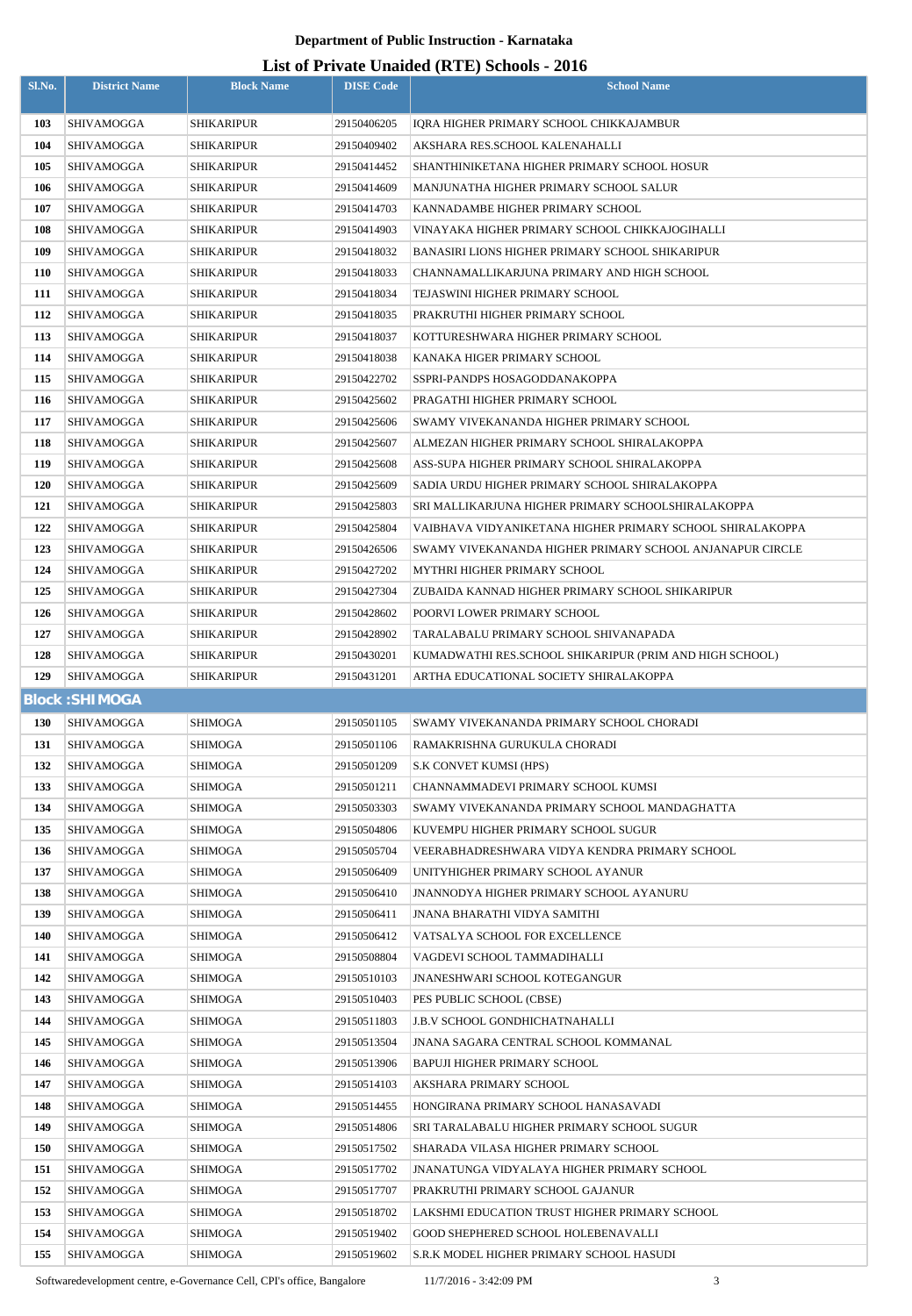| Sl.No.     | <b>District Name</b>     | <b>Block Name</b>         | <b>DISE Code</b>           | $= (-120)$<br><b>School Name</b>                                                       |
|------------|--------------------------|---------------------------|----------------------------|----------------------------------------------------------------------------------------|
| 156        | <b>SHIVAMOGGA</b>        | <b>SHIMOGA</b>            | 29150519802                | Dr. AMBEDKAR SAMATHA EDUCATION SOCIETY (HPS AND HS)                                    |
| 157        | <b>SHIVAMOGGA</b>        | <b>SHIMOGA</b>            | 29150521602                | <b>SAN THOM P S</b>                                                                    |
| 158        | <b>SHIVAMOGGA</b>        | SHIMOGA                   | 29150522501                | ACHARYA HIGHER PRIMARY AND HIGH SCHOOL BYE PASS ROAD                                   |
| 159        | <b>SHIVAMOGGA</b>        | SHIMOGA                   | 29150523259                | ARUNODYA SCHOOL NAVULE                                                                 |
| 160        | <b>SHIVAMOGGA</b>        | <b>SHIMOGA</b>            | 29150523262                | OXFORD HIGHER PRIMARY AND HIGH SCHOOL SHIMOGA                                          |
| 161        | <b>SHIVAMOGGA</b>        | <b>SHIMOGA</b>            | 29150523297                | NIGHTINGALE HIGER PRIMARY SCHOOL NEW-MANDLI                                            |
| 162        | <b>SHIVAMOGGA</b>        | <b>SHIMOGA</b>            | 29150523905                | <b>JNANA JYOTHI VIDYA SAMSTE TSW COLONY</b>                                            |
| 163        | <b>SHIVAMOGGA</b>        | <b>SHIMOGA</b>            | 29150524009                | L.G HIGHER PRIMARY SCHOOL SHIMOGA                                                      |
| 164        | <b>SHIVAMOGGA</b>        | SHIMOGA                   | 29150524701                | TARALABALU HIGHER PRIMARY SCHOOL                                                       |
| 165        | <b>SHIVAMOGGA</b>        | SHIMOGA                   | 29150524802                | GURUKULA HIGHER PRIMARY SCHOOL                                                         |
| 166        | <b>SHIVAMOGGA</b>        | SHIMOGA                   | 29150524803                | <b>JAIN PUBLIC SCHOOL</b>                                                              |
| 167        | SHIVAMOGGA               | SHIMOGA                   | 29150525101                | KIDWAYI HIGHER PRIMARY SCHOOL RML NAGAR                                                |
| 168        | <b>SHIVAMOGGA</b>        | <b>SHIMOGA</b>            | 29150525145                | AL-MOHAMED HIGHER PRIAMRY SCHOOL                                                       |
| 169        | <b>SHIVAMOGGA</b>        | SHIMOGA                   | 29150525146                | VINOBHA VIDYALAYA PRIMARY SCHOOL                                                       |
| 170        | <b>SHIVAMOGGA</b>        | <b>SHIMOGA</b>            | 29150525152                | SURABHI HIGHER PRIMARY SCHOO,L RAJENDRA ANAGAR                                         |
| 171        | SHIVAMOGGA               | <b>SHIMOGA</b>            | 29150525155                | AMBER VALLEY HIGHER PRIMARY AND HIGH SCHOOL SULEBYLU                                   |
| 172        | <b>SHIVAMOGGA</b>        | <b>SHIMOGA</b>            | 29150525158                | EDUCATE HIGHER PRIMARY SCHOOL KIRTHI NAGAR                                             |
| 173        | <b>SHIVAMOGGA</b>        | <b>SHIMOGA</b>            | 29150525159                | ASHA KIRANA PRIAMRY SCHOOL                                                             |
| 174        | SHIVAMOGGA               | SHIMOGA                   | 29150525168                | RAMAKRISHNA HIGHER PRIMARY SCHOOL BOMMANAKATTE                                         |
| 175        | SHIVAMOGGA               | SHIMOGA                   | 29150525170                | RADIANT PRIMARY SCHOOL SHIMOGA                                                         |
| 176        | <b>SHIVAMOGGA</b>        | SHIMOGA                   | 29150525172                | DIAMOND BLUSSOM SCHOOL SHIMOGA                                                         |
| 177        | <b>SHIVAMOGGA</b>        | SHIMOGA                   | 29150525305                | VIDYA SHANKAR CONVENT                                                                  |
| 178        | <b>SHIVAMOGGA</b>        | SHIMOGA                   | 29150525702                | KIRANA KENDRA VIDYALAYA (HPS AND HIGH SCHOOL)                                          |
| 179        | <b>SHIVAMOGGA</b>        | SHIMOGA                   | 29150525703                | ADICHUNCHANAGIRI RES. BGS ENGLISH SCHOOL                                               |
| 180        | <b>SHIVAMOGGA</b>        | <b>SHIMOGA</b>            | 29150526451                | KRISHNA PRIMARY SCHOOL HAROBENAVALLI                                                   |
| 181        | SHIVAMOGGA               | SHIMOGA                   | 29150526452                | JNANADEEPA SCHOOL JAVALLI                                                              |
| 182<br>183 | SHIVAMOGGA               | SHIMOGA<br><b>SHIMOGA</b> | 29150534555<br>29150535501 | VIDYA VAHINI PRIMARY AND HIGH SCHOOL HOLEBENAVALLI<br><b>JNANA GANAGA VIDYA SAMSTE</b> |
| 184        | SHIVAMOGGA<br>SHIVAMOGGA | <b>SHIMOGA</b>            | 29150535508                | KANAKA VIDYA SAMSTE HIGHER PRIMARY SCHOOL                                              |
| 185        | SHIVAMOGGA               | SHIMOGA                   | 29150535509                | SWAMY VIVEKANANDA MEMORIAL ENG HPS                                                     |
| 186        | SHIVAMOGGA               | SHIMOGA                   | 29150535510                | MANASA VIDYALAYA RML NAGAR                                                             |
| 187        | <b>SHIVAMOGGA</b>        | SHIMOGA                   | 29150535511                | SWAMY VIVEKANANDA HIGER PRIMARY SCHOOL GOPALA                                          |
| 188        | <b>SHIVAMOGGA</b>        | SHIMOGA                   | 29150535601                | VIDYA JYOTHI ENGLISH HIGER PRIMARY SCHOOL                                              |
| 189        | <b>SHIVAMOGGA</b>        | SHIMOGA                   | 29150535606                | SRI MAHAVEER VIDYALAYA KOTE ROAD (HPS)                                                 |
| 190        | SHIVAMOGGA               | SHIMOGA                   | 29150535610                | SHEMROCK PRIMARY SCHOOL                                                                |
| 191        | <b>SHIVAMOGGA</b>        | <b>SHIMOGA</b>            | 29150535611                | SRI AYYAPPA HIGHER PRIMARY SCHOOL KOTE ROAD                                            |
| 192        | <b>SHIVAMOGGA</b>        | SHIMOGA                   | 29150536704                | MADEENA HIGHER PRIMARY SCHOOL TAMK MOHALLA                                             |
| 193        | <b>SHIVAMOGGA</b>        | <b>SHIMOGA</b>            | 29150536705                | NOORANI URDU HIGHER PRIMARY SCHOOL JOSEPH NAGAR                                        |
| 194        | SHIVAMOGGA               | <b>SHIMOGA</b>            | 29150536706                | <b>COCOON PRIMARY SCHOOL</b>                                                           |
| 195        | SHIVAMOGGA               | SHIMOGA                   | 29150537202                | SHARAVATHI HIGHER PRIMARY SCHOOL                                                       |
| 196        | SHIVAMOGGA               | SHIMOGA                   | 29150537203                | INFANT JESUS HIGHER PRIMARY SCHOOL                                                     |
| 197        | SHIVAMOGGA               | <b>SHIMOGA</b>            | 29150537307                | VIDYA VARDHAKA SCHOOL SHIMOGA                                                          |
| 198        | SHIVAMOGGA               | SHIMOGA                   | 29150537308                | INCHARA SCHOOL SHIMOGA                                                                 |
| 199        | SHIVAMOGGA               | SHIMOGA                   | 29150537309                | JNANADAYINI SCHOOL (CBSE) (HPS AND HIGH SCHOOL)                                        |
| <b>200</b> | <b>SHIVAMOGGA</b>        | SHIMOGA                   | 29150538815                | ST. MARYS EVERSHINE HIGHER PRIMARY SCHOOL                                              |
| <b>201</b> | <b>SHIVAMOGGA</b>        | <b>SHIMOGA</b>            | 29150538902                | FUTURE EDUCATION PUBLIC SCHOOL                                                         |
| 202        | SHIVAMOGGA               | SHIMOGA                   | 29150538903                | SRI MATHA SCHOOL BOMMANAKATTE                                                          |
| 203        | SHIVAMOGGA               | <b>SHIMOGA</b>            | 29150538904                | <b>GLOBAL SCHOOL VINOBANAGAR</b>                                                       |
| 204        | <b>SHIVAMOGGA</b>        | <b>SHIMOGA</b>            | 29150538905                | SRI RAVISHAKAR VIDYA MANDIR                                                            |
| 205        | <b>SHIVAMOGGA</b>        | <b>SHIMOGA</b>            | 29150538907                | VINOBHA VIDYALAYA SOMINAKOPPA (HPS)                                                    |
| 206        | SHIVAMOGGA               | SHIMOGA                   | 29150539105                | IKHLAS URDU HIGHER PRIMARY SCHOOL                                                      |
| 207        | SHIVAMOGGA               | <b>SHIMOGA</b>            | 29150539308                | ST. THOMAS HIGHER PRIMARY SCHOOL                                                       |
| 208        | SHIVAMOGGA               | <b>SHIMOGA</b>            | 29150539406                | R.R HIGHER PRIMARY AND HIGH SCHOOL                                                     |
| 209        | <b>SHIVAMOGGA</b>        | SHIMOGA                   | 29150539502                | CHETANA HIGHER PRIMARY SCHOOL                                                          |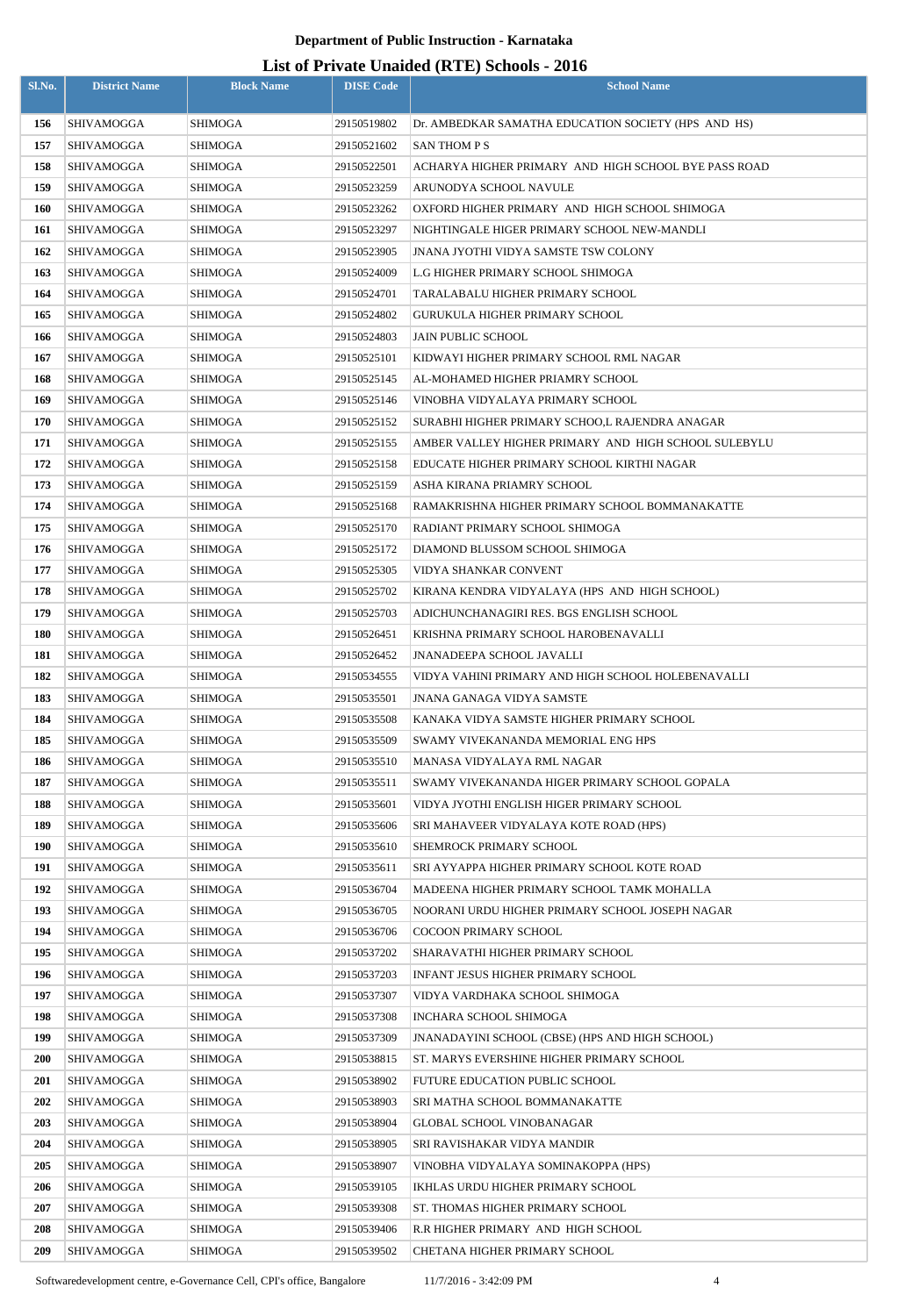| Sl.No.     | <b>District Name</b>                   | <b>Block Name</b>  | <b>DISE Code</b>           | Lest of Frivald Unafacta (KTL) Schools - 2010<br><b>School Name</b> |
|------------|----------------------------------------|--------------------|----------------------------|---------------------------------------------------------------------|
|            |                                        |                    |                            |                                                                     |
| 210        | <b>SHIVAMOGGA</b>                      | <b>SHIMOGA</b>     | 29150539503                | PEACOCK PRIMARY SCHOOL KALLAHALLI                                   |
| 211        | <b>SHIVAMOGGA</b>                      | SHIMOGA            | 29150539505                | LITTLE LORDS HIGHER PRIMARY SCHOOL                                  |
| 212        | <b>SHIVAMOGGA</b>                      | <b>SHIMOGA</b>     | 29150539506                | ROYA DIAMOND HIGHER PRIMARY SCHOOL                                  |
| 213        | SHIVAMOGGA                             | SHIMOGA            | 29150539507                | NEW CAMBRIDGE HIGHER PRIMARY SCHOOL                                 |
| 214        | <b>SHIVAMOGGA</b>                      | SHIMOGA            | 29150539508                | S.K.N VINOBA NAGAR SHIMOGA                                          |
| 215        | <b>SHIVAMOGGA</b>                      | <b>SHIMOGA</b>     | 29150539605                | SACRED HEART ENGLISH HIGHER PRIMARY SCHOOL                          |
| 216        | SHIVAMOGGA                             | SHIMOGA            | 29150539606                | SWAMY VIVEKANANDA ENGLISH HIGHER PRIMARY SCHOOL                     |
| 217<br>218 | SHIVAMOGGA                             | SHIMOGA<br>SHIMOGA | 29150539618                | SWAMY VIVEKANANDA HIGHER PRIMARY SCHOOL TANK MOHALLA                |
| 219        | SHIVAMOGGA                             |                    | 29150539621<br>29150539624 | BHARATIYA VIDYA BHAVANA HIGHER PRIMARY SCHOOL                       |
| 220        | <b>SHIVAMOGGA</b><br><b>SHIVAMOGGA</b> | SHIMOGA<br>SHIMOGA | 29150539802                | SRI MATHA VIDYA MANDIR<br>VIVEKANANDA HPS (ENG) KALLAPPANA KERI     |
| 221        | <b>SHIVAMOGGA</b>                      | SHIMOGA            | 29150540204                | EX-SERVICEMAN EDUCATIONAL SOCIETY                                   |
| 222        | <b>SHIVAMOGGA</b>                      | <b>SHIMOGA</b>     | 29150540302                | SAVINAYA HIGHER PRIMARY SCHOOL                                      |
| 223        | <b>SHIVAMOGGA</b>                      | SHIMOGA            | 29150540303                | VANI VILASA VIDYALAYA PRIMARY SCHOOL SHIMOGA                        |
| 224        | <b>SHIVAMOGGA</b>                      | SHIMOGA            | 29150540312                | VAVASI VKDYALAYA HIGHER PRIMARY SCHOOL KOTE ROAD                    |
| 225        | <b>SHIVAMOGGA</b>                      | SHIMOGA            | 29150540313                | AL-HILAL URDU HIGER PRIAMRY SCHOOL                                  |
| 226        | <b>SHIVAMOGGA</b>                      | <b>SHIMOGA</b>     | 29150540403                | AL-FARUQ HIGHER PRIMARY SCHOOL                                      |
| 227        | <b>SHIVAMOGGA</b>                      | SHIMOGA            | 29150540404                | MILLATH URDU HIGHER PRIMARY SCHOOL                                  |
| 228        | SHIVAMOGGA                             | SHIMOGA            | 29150540405                | TIPPU SULTAN URDU PRIMARY SCHOOL                                    |
| 229        | <b>SHIVAMOGGA</b>                      | SHIMOGA            | 29150540407                | ANANYA HIGHER PRIMARY AND HIGH SCHOOL SHIMOGA                       |
| 230        | <b>SHIVAMOGGA</b>                      | SHIMOGA            | 29150540508                | WISDOM HIGHER PRIMARY AND HIGH SCHOOL                               |
| 231        | <b>SHIVAMOGGA</b>                      | SHIMOGA            | 29150540510                | KIDDYS EUCATION CENTER                                              |
| 232        | SHIVAMOGGA                             | SHIMOGA            | 29150540512                | SHARAVATHI ENGLISH PRIMARY AND HIGH SCHOOL                          |
| 233        | <b>SHIVAMOGGA</b>                      | SHIMOGA            | 29150540602                | TARALABALU HIGHER PRIMARY SCHOOL HARAMGHATTA                        |
| 234        | <b>SHIVAMOGGA</b>                      | SHIMOGA            | 29150541301                | AL-HABEEB URDU HIGER PRIMARY AND HIGH SCHOOL                        |
| 235        | SHIVAMOGGA                             | <b>SHIMOGA</b>     | 29150541311                | <b>ARABINDO PUBLIC SCHOOL</b>                                       |
| 236        | SHIVAMOGGA                             | SHIMOGA            | 29150541313                | ADICHUNCHANAGIRI HIGHER PRIMARY SCHOOL                              |
| 237        | <b>SHIVAMOGGA</b>                      | <b>SHIMOGA</b>     | 29150541401                | SAINT PAULS HIGHER PRIMARY SCHOOL (HPS)                             |
| 238        | <b>SHIVAMOGGA</b>                      | SHIMOGA            | 29150541503                | INDO KIDS HIGHER PRIMARY SCHOOL                                     |
| 239        | <b>SHIVAMOGGA</b>                      | SHIMOGA            | 29150541504                | RAMAKRISHNA VIDYANIKETANA HIGHER PRIMARY SCHOOL                     |
| 240        | SHIVAMOGGA                             | SHIMOGA            | 29150541505                | M.E.S VIJAYANAGAR GOPALA                                            |
| 241        | SHIVAMOGGA                             | <b>SHIMOGA</b>     | 29150541802                | PODAL INTERNATIONAL SCHOOL                                          |
| 242        | <b>SHIVAMOGGA</b>                      | SHIMOGA            | 29150541908                | ADARSHA PRIMARY SCHOOL ASHWATH NAGAR                                |
| 243        | <b>SHIVAMOGGA</b>                      | SHIMOGA            | 29150541910                | <b>JNANA SAHYADRI HIGHER PRIMARY SCHOOL BOMMANAKATTE</b>            |
| 244        | SHIVAMOGGA                             | SHIMOGA            | 29150542004                | VIKASA PRIMARY SCHOOL ALKOLA                                        |
| 245        | <b>SHIVAMOGGA</b>                      | SHIMOGA            | 29150542013                | PRIYADARSHINI SCHOOL SHIMOGA                                        |
| 246        | <b>SHIVAMOGGA</b>                      | SHIMOGA            | 29150542110                | VIDYA NIKETANA HIGHER PRIMARY SCHOOL                                |
| 247        | <b>SHIVAMOGGA</b>                      | <b>SHIMOGA</b>     | 29150542111                | NALANDA HIGHER PRIMARY SCHOOL                                       |
| 248        | SHIVAMOGGA                             | SHIMOGA            | 29150542301                | SANDEEPANI HIGH SCHOOL                                              |
| 249        | SHIVAMOGGA                             | SHIMOGA            | 29150542308                | PREVAIL HIGHER PRIMARY AND HIGH SCHOOL URAGADUR                     |
| 250        | SHIVAMOGGA                             | SHIMOGA            | 29150542401                | MOUNTAIN INNOVATIVE SCHOOL                                          |
| 251        | SHIVAMOGGA                             | SHIMOGA            | 29150542403                | <b>JNANADHARA PRIMARY SCHOOL, B B STREET</b>                        |
| 252        | SHIVAMOGGA                             | SHIMOGA            | 29150542602                | CHETANA HIGHER PRIMARY SCHOOL                                       |
| 253        | SHIVAMOGGA                             | SHIMOGA            | 29150542603                | SWAMY VIVEKANANDA HIGHER PRIMARY SCHOOL (ENGLISH)                   |
| 254        | <b>SHIVAMOGGA</b>                      | SHIMOGA            | 29150542606                | NAVAJYOTHI VIDYA SAMSTE HIGHER PRIMARY SCHOOL                       |
| 255        | SHIVAMOGGA                             | SHIMOGA            | 29150542607                | ANANDA MARGA PRIMARY SCHOOL                                         |
| 256        | SHIVAMOGGA                             | SHIMOGA            | 29150542608                | NEW PRESIDENCY HIGHER PRIMARY SCHOOL                                |
| 257        | SHIVAMOGGA                             | SHIMOGA            | 29150542609                | IDEAL EDUCATION SOCIETY HIGHER PRIMARY SCHOOL                       |
| 258        | SHIVAMOGGA                             | SHIMOGA            | 29150542701                | <b>GEMS HIGHER PRIMARY SCHOOL</b>                                   |
| 259        | SHIVAMOGGA                             | SHIMOGA            | 29150542702                | NATIONAL PUBLIC SCHOOL (CBSE)                                       |
| <b>260</b> | SHIVAMOGGA                             | <b>SHIMOGA</b>     | 29150542803                | SRI BHAGAVATHI SCHOOL VINOBANAGAR                                   |
| 261        | SHIVAMOGGA                             | SHIMOGA            | 29150542805                | <b>M.E.S VINOBANAGAR</b>                                            |
| 262        | SHIVAMOGGA                             | SHIMOGA            | 29150542901                | MANDARA LOWER PRIMARY SCHOOL                                        |
| 263        | SHIVAMOGGA                             | SHIMOGA            | 29150542902                | ANANDA SAYI VIDYA SAMSTE PRIMARY AND HIGH SCHOOL)                   |